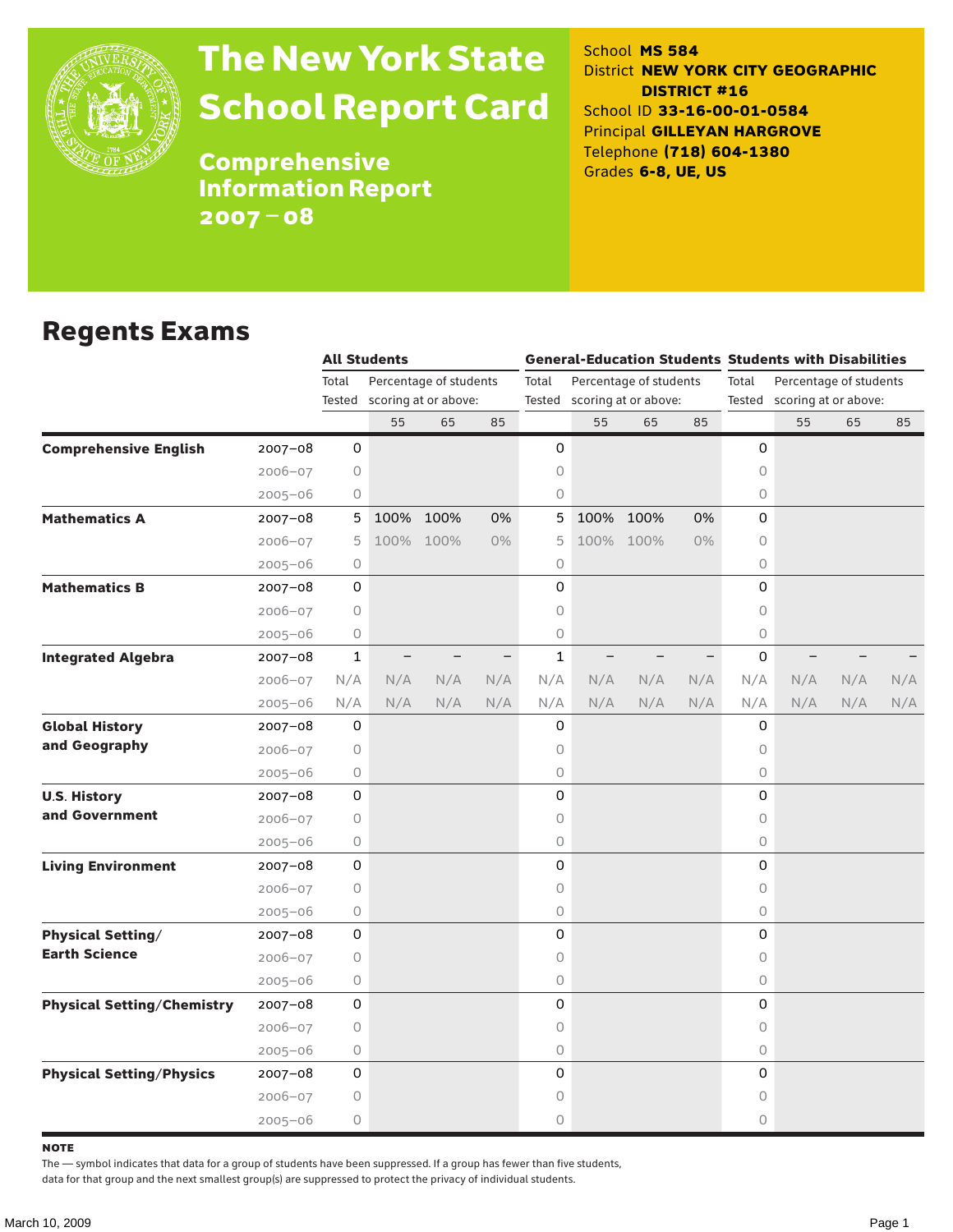School ID **33-16-00-01-0584**

#### New York State English as a Second Language Achievement Test (NYSESLAT)

|                  |             | <b>All Students</b> |                                   |                             |     |                          | <b>General-Education Students</b> |  |                                   |                          |                          | <b>Students with Disabilities</b> |                                   |                             |  |       |
|------------------|-------------|---------------------|-----------------------------------|-----------------------------|-----|--------------------------|-----------------------------------|--|-----------------------------------|--------------------------|--------------------------|-----------------------------------|-----------------------------------|-----------------------------|--|-------|
|                  |             | Total               |                                   | Percent of students scoring |     |                          | Total                             |  | Percent of students scoring       |                          |                          | Total                             |                                   | Percent of students scoring |  |       |
|                  |             |                     | Tested in each performance level: |                             |     |                          |                                   |  | Tested in each performance level: |                          |                          |                                   | Tested in each performance level: |                             |  |       |
|                  |             |                     |                                   | Begin. Interm. Adv.         |     | Prof.                    |                                   |  | Begin. Interm. Adv.               |                          | Prof.                    |                                   |                                   | Begin. Interm. Adv.         |  | Prof. |
| <b>Listening</b> | $2007 - 08$ | 0                   |                                   |                             |     |                          | 0                                 |  |                                   |                          |                          | 0                                 |                                   |                             |  |       |
| and Speaking     | $2006 - 07$ | 0                   |                                   |                             |     |                          | 0                                 |  |                                   |                          |                          | $\circ$                           |                                   |                             |  |       |
| $(Grades K-1)$   | $2005 - 06$ | 0                   |                                   |                             |     |                          | 0                                 |  |                                   |                          |                          | $\circ$                           |                                   |                             |  |       |
| <b>Reading</b>   | $2007 - 08$ | 0                   |                                   |                             |     |                          | 0                                 |  |                                   |                          |                          | 0                                 |                                   |                             |  |       |
| and Writing      | $2006 - 07$ | $\bigcirc$          |                                   |                             |     |                          | 0                                 |  |                                   |                          |                          | $\circ$                           |                                   |                             |  |       |
| (Grades $K-1$ )  | $2005 - 06$ | $\bigcirc$          |                                   |                             |     |                          | 0                                 |  |                                   |                          |                          | $\circ$                           |                                   |                             |  |       |
| <b>Listening</b> | $2007 - 08$ | 0                   |                                   |                             |     |                          | 0                                 |  |                                   |                          |                          | $\mathsf{O}\xspace$               |                                   |                             |  |       |
| and Speaking     | $2006 - 07$ | $\bigcirc$          |                                   |                             |     |                          | $\mathsf O$                       |  |                                   |                          |                          | $\bigcirc$                        |                                   |                             |  |       |
| $(Grades 2-4)$   | $2005 - 06$ | $\mathsf O$         |                                   |                             |     |                          | $\bigcirc$                        |  |                                   |                          |                          | $\bigcirc$                        |                                   |                             |  |       |
| <b>Reading</b>   | $2007 - 08$ | 0                   |                                   |                             |     |                          | 0                                 |  |                                   |                          |                          | 0                                 |                                   |                             |  |       |
| and Writing      | $2006 - 07$ | 0                   |                                   |                             |     |                          | 0                                 |  |                                   |                          |                          | $\circ$                           |                                   |                             |  |       |
| (Grades $2-4$ )  | $2005 - 06$ | 0                   |                                   |                             |     |                          | $\circ$                           |  |                                   |                          |                          | $\circ$                           |                                   |                             |  |       |
| <b>Listening</b> | $2007 - 08$ | $\overline{c}$      |                                   |                             |     | $\overline{\phantom{0}}$ | $\overline{c}$                    |  |                                   |                          | -                        | 0                                 |                                   |                             |  |       |
| and Speaking     | $2006 - 07$ | 2                   |                                   |                             |     | $\overline{\phantom{0}}$ | $\overline{2}$                    |  |                                   |                          | $\overline{\phantom{0}}$ | 0                                 |                                   |                             |  |       |
| $(Grades 5-6)$   | $2005 - 06$ | 1                   |                                   |                             |     |                          | 1                                 |  |                                   |                          |                          | $\circlearrowright$               |                                   |                             |  |       |
| <b>Reading</b>   | $2007 - 08$ | $\overline{c}$      |                                   |                             |     | $\overline{\phantom{0}}$ | $\overline{c}$                    |  |                                   |                          | $\overline{\phantom{0}}$ | 0                                 |                                   |                             |  |       |
| and Writing      | $2006 - 07$ | $\overline{2}$      |                                   |                             |     |                          | $\overline{2}$                    |  |                                   |                          | $\overline{\phantom{0}}$ | $\circ$                           |                                   |                             |  |       |
| $(Grades 5-6)$   | $2005 - 06$ | $\mathbf 1$         |                                   |                             |     | $\overline{\phantom{0}}$ | $\mathbf 1$                       |  |                                   | $\overline{\phantom{0}}$ | $\qquad \qquad -$        | $\circlearrowright$               |                                   |                             |  |       |
| <b>Listening</b> | $2007 - 08$ | 5                   | 20%                               | 20%                         | 60% | 0%                       | 4                                 |  |                                   |                          | $\overline{\phantom{0}}$ | $\mathbf{1}$                      |                                   |                             |  |       |
| and Speaking     | $2006 - 07$ | $\mathbf{1}$        |                                   |                             |     |                          | $\mathbf 1$                       |  |                                   |                          |                          | $\circ$                           |                                   |                             |  |       |
| $(Grades 7-8)$   | $2005 - 06$ | 0                   |                                   |                             |     |                          | 0                                 |  |                                   |                          |                          | 0                                 |                                   |                             |  |       |
| <b>Reading</b>   | $2007 - 08$ | 5                   | 40%                               | 20%                         | 40% | 0%                       | 4                                 |  |                                   |                          |                          | 1                                 |                                   |                             |  |       |
| and Writing      | $2006 - 07$ | 1                   |                                   |                             |     |                          | 1                                 |  |                                   |                          |                          | $\circlearrowright$               |                                   |                             |  |       |
| $(Grades 7-8)$   | $2005 - 06$ | $\bigcirc$          |                                   |                             |     |                          | 0                                 |  |                                   |                          |                          | $\circlearrowright$               |                                   |                             |  |       |
| <b>Listening</b> | $2007 - 08$ | 0                   |                                   |                             |     |                          | 0                                 |  |                                   |                          |                          | 0                                 |                                   |                             |  |       |
| and Speaking     | $2006 - 07$ | $\mathsf O$         |                                   |                             |     |                          | $\circ$                           |  |                                   |                          |                          | $\circ$                           |                                   |                             |  |       |
| $(Grades g-12)$  | $2005 - 06$ | 0                   |                                   |                             |     |                          | 0                                 |  |                                   |                          |                          | $\circlearrowright$               |                                   |                             |  |       |
| <b>Reading</b>   | $2007 - 08$ | 0                   |                                   |                             |     |                          | 0                                 |  |                                   |                          |                          | 0                                 |                                   |                             |  |       |
| and Writing      | $2006 - 07$ | 0                   |                                   |                             |     |                          | 0                                 |  |                                   |                          |                          | 0                                 |                                   |                             |  |       |
| $(Grades g-12)$  | $2005 - 06$ | $\bigcirc$          |                                   |                             |     |                          | 0                                 |  |                                   |                          |                          | 0                                 |                                   |                             |  |       |

#### **NOTE**

The — symbol indicates that data for a group of students have been suppressed. If a group has fewer than five students,

data for that group and the next smallest group(s) are suppressed to protect the privacy of individual students.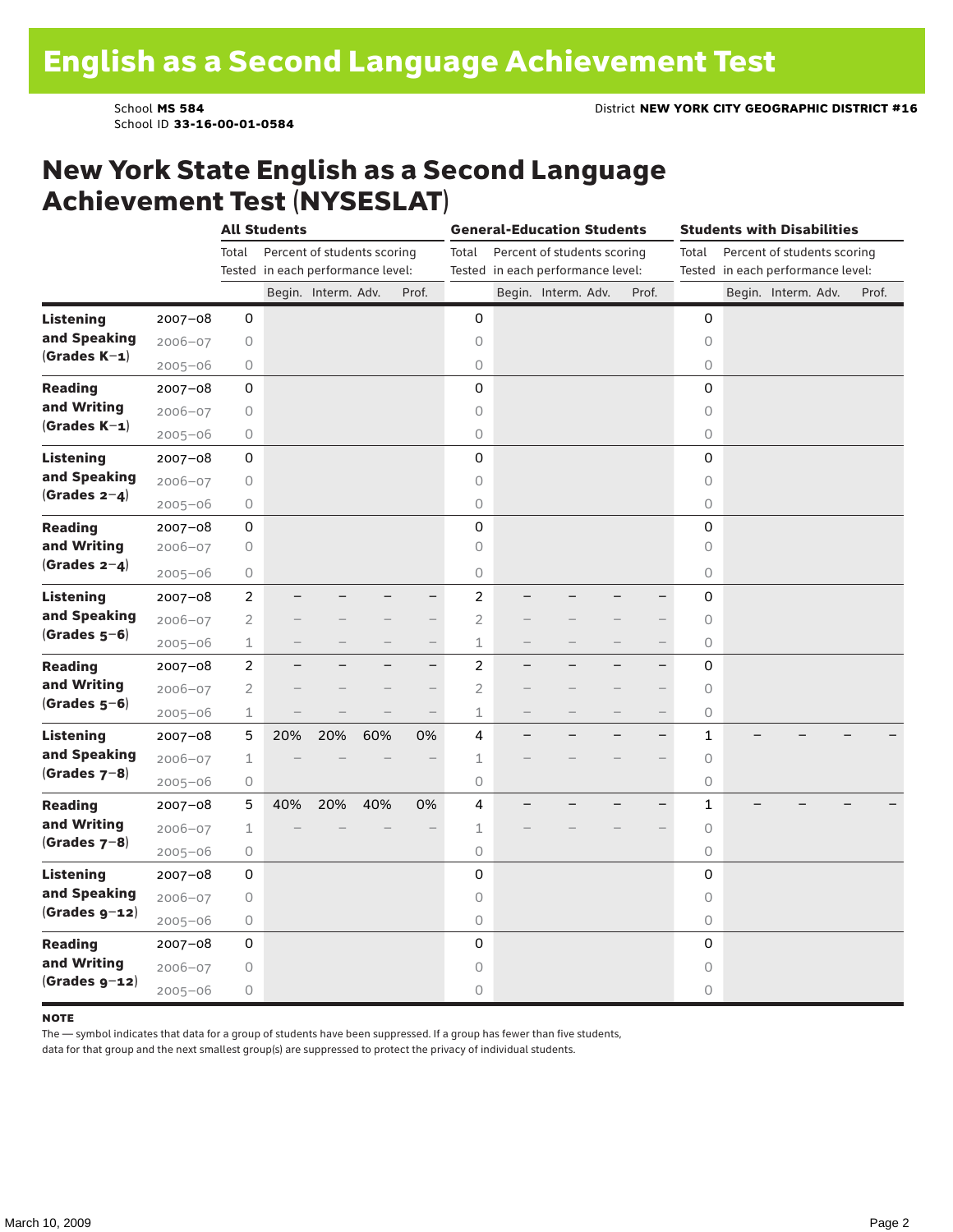School ID **33-16-00-01-0584**

#### Elementary/Middle-Level Social Studies 2007–08

|                            |                                                             | <b>All Students</b> |     |     |    | <b>General-Education Students</b> |                                                    |     |     |    | <b>Students with Disabilities</b> |                                                             |     |    |                |  |
|----------------------------|-------------------------------------------------------------|---------------------|-----|-----|----|-----------------------------------|----------------------------------------------------|-----|-----|----|-----------------------------------|-------------------------------------------------------------|-----|----|----------------|--|
|                            | Percentage of students<br>Total<br>Tested scoring at level: |                     |     |     |    | Total                             | Percentage of students<br>Tested scoring at level: |     |     |    |                                   | Percentage of students<br>Total<br>Tested scoring at level: |     |    |                |  |
|                            |                                                             |                     |     |     | 4  |                                   |                                                    |     |     |    |                                   |                                                             |     |    | $\overline{4}$ |  |
| <b>Elementary</b><br>Level | 0                                                           |                     |     |     |    |                                   |                                                    |     |     |    | 0                                 |                                                             |     |    |                |  |
| <b>Middle Level</b>        | 75                                                          | 24%                 | 59% | 17% | 0% | 59                                | 12%                                                | 66% | 22% | 0% | 16                                | 69%                                                         | 31% | 0% | 0%             |  |

#### 2004 Total Cohort Performance on Regents Exams After Four Years

|                                        |                 | <b>All Students</b>                             |  |              | <b>General-Education Students</b> |                                                 |  |              |  | <b>Students with Disabilities</b> |                                    |  |                    |  |
|----------------------------------------|-----------------|-------------------------------------------------|--|--------------|-----------------------------------|-------------------------------------------------|--|--------------|--|-----------------------------------|------------------------------------|--|--------------------|--|
|                                        | Cohor<br>Enroll | Percentage of<br>students scoring:<br>$55 - 64$ |  | 65-84 85-100 | Coho<br>o.<br>屲                   | Percentage of<br>students scoring:<br>$55 - 64$ |  | 65-84 85-100 |  | Cohort<br>o.<br>멷                 | Percentage of<br>students scoring: |  | 55-64 65-84 85-100 |  |
| <b>Global History</b><br>and Geography | 0               |                                                 |  |              | 0                                 |                                                 |  |              |  | 0                                 |                                    |  |                    |  |
| <b>U.S. History</b><br>and Government  | 0               |                                                 |  |              | 0                                 |                                                 |  |              |  | 0                                 |                                    |  |                    |  |
| <b>Science</b>                         | 0               |                                                 |  |              | 0                                 |                                                 |  |              |  | 0                                 |                                    |  |                    |  |

## New York State Alternate Assessments (NYSAA) 2007–08

|                         | <b>All Students</b>       |                            |               |   |   |  |  |  |  |  |
|-------------------------|---------------------------|----------------------------|---------------|---|---|--|--|--|--|--|
|                         | Total<br>Tested at Level: | Number of students scoring |               |   |   |  |  |  |  |  |
|                         |                           | 1                          | $\mathcal{P}$ | 3 | 4 |  |  |  |  |  |
| <b>Elementary Level</b> |                           |                            |               |   |   |  |  |  |  |  |
| Social Studies          | 0                         |                            |               |   |   |  |  |  |  |  |
| <b>Middle Level</b>     |                           |                            |               |   |   |  |  |  |  |  |
| Social Studies          | 0                         |                            |               |   |   |  |  |  |  |  |
| <b>Secondary Level</b>  |                           |                            |               |   |   |  |  |  |  |  |
| English Language Arts   | 0                         |                            |               |   |   |  |  |  |  |  |
| <b>Mathematics</b>      | O                         |                            |               |   |   |  |  |  |  |  |
| Social Studies          | O                         |                            |               |   |   |  |  |  |  |  |
| Science                 | 0                         |                            |               |   |   |  |  |  |  |  |

The New York State Alternate Assessment (NYSAA) is for students with severe cognitive disabilities. Results for students taking the NYSAA in English language arts, mathematics, and science at the elementary and middle levels are available in the *Accountability and Overview Report* part of *The New York State Report Card*.

The — symbol indicates that data for a group of students have been suppressed. If a group has fewer than five students, data for that group and the next smallest group(s) are suppressed to protect the privacy of individual students.

**NOTE**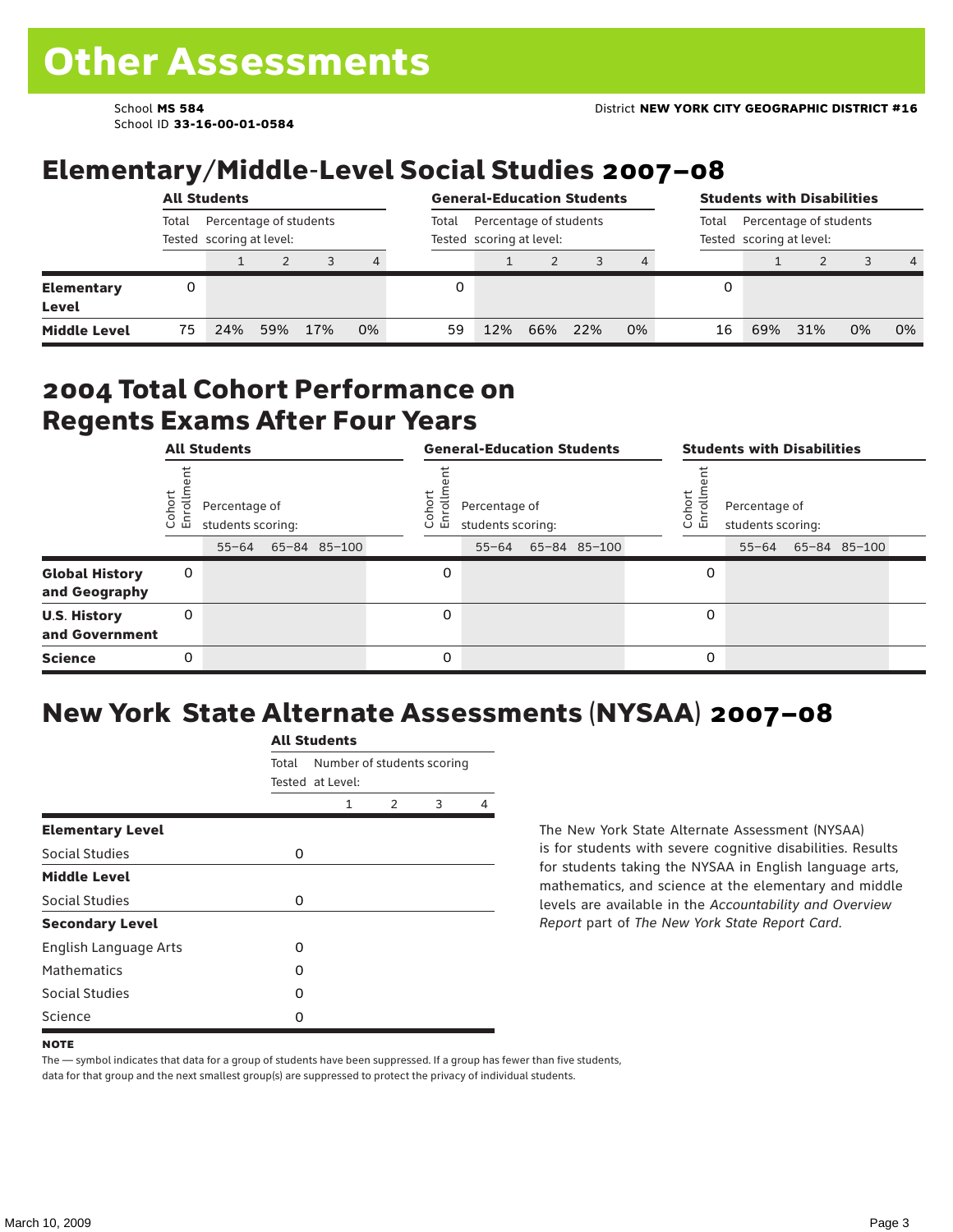# High School Completers

|                                    |             | <b>All Students</b>   |                            |                       | <b>General-Education Students</b> | <b>Students with Disabilities</b> |                            |  |
|------------------------------------|-------------|-----------------------|----------------------------|-----------------------|-----------------------------------|-----------------------------------|----------------------------|--|
|                                    |             | Number<br>of Students | Percentage<br>of Graduates | Number<br>of Students | Percentage<br>of Graduates        | Number<br>of Students             | Percentage<br>of Graduates |  |
| <b>Total Graduates</b>             | $2007 - 08$ | 0                     |                            | 0                     |                                   | 0                                 |                            |  |
|                                    | $2006 - 07$ |                       |                            |                       |                                   |                                   |                            |  |
|                                    | $2005 - 06$ | 0                     |                            | 0                     |                                   | 0                                 |                            |  |
| <b>Receiving a Regents Diploma</b> | $2007 - 08$ | $\Omega$              |                            | 0                     |                                   | $\Omega$                          |                            |  |
|                                    | $2006 - 07$ |                       |                            |                       |                                   | n                                 |                            |  |
|                                    | $2005 - 06$ |                       |                            | 0                     |                                   | Ω                                 |                            |  |
| <b>Receiving a Regents Diploma</b> | $2007 - 08$ | $\Omega$              |                            | 0                     |                                   | 0                                 |                            |  |
| with Advanced Designation          | $2006 - 07$ |                       |                            |                       |                                   | Ω                                 |                            |  |
|                                    | $2005 - 06$ |                       |                            |                       |                                   |                                   |                            |  |
| <b>Receiving an</b>                | $2007 - 08$ | 0                     |                            | 0                     |                                   | 0                                 |                            |  |
| <b>Individualized Education</b>    | $2006 - 07$ |                       |                            |                       |                                   |                                   |                            |  |
| Program (IEP) Diploma              | $2005 - 06$ | Ω                     |                            | 0                     |                                   | Ω                                 |                            |  |

NOTE Students receiving Regents diplomas and Regents diplomas with advanced designation are considered graduates; recipients of IEP diplomas are not.

## High School Noncompleters

|                              |             | <b>All Students</b>   |                           |                       | <b>General-Education Students</b> | <b>Students with Disabilities</b> |                           |  |
|------------------------------|-------------|-----------------------|---------------------------|-----------------------|-----------------------------------|-----------------------------------|---------------------------|--|
|                              |             | Number<br>of Students | Percentage<br>of Students | Number<br>of Students | Percentage<br>of Students         | Number<br>of Students             | Percentage<br>of Students |  |
| <b>Dropped Out</b>           | $2007 - 08$ | 0                     |                           | 0                     |                                   | 0                                 |                           |  |
|                              | $2006 - 07$ |                       |                           |                       |                                   | 0                                 |                           |  |
|                              | $2005 - 06$ | $\overline{2}$        | N/A                       |                       | N/A                               |                                   | N/A                       |  |
| <b>Entered Approved High</b> | $2007 - 08$ | 0                     |                           | 0                     |                                   | $\Omega$                          |                           |  |
| <b>School Equivalency</b>    | $2006 - 07$ |                       |                           |                       |                                   |                                   |                           |  |
| <b>Preparation Program</b>   | $2005 - 06$ | 0                     |                           | 0                     |                                   | 0                                 |                           |  |
| <b>Total Noncompleters</b>   | $2007 - 08$ | 0                     |                           | 0                     |                                   | $\Omega$                          |                           |  |
|                              | $2006 - 07$ |                       |                           |                       |                                   |                                   |                           |  |
|                              | $2005 - 06$ |                       | N/A                       |                       | N/A                               |                                   | N/A                       |  |

#### Post-secondary Plans of 2007–08 Graduates

|                                | <b>All Students</b>   |                           |                       | <b>General-Education Students</b> | <b>Students with Disabilities</b> |                           |  |
|--------------------------------|-----------------------|---------------------------|-----------------------|-----------------------------------|-----------------------------------|---------------------------|--|
|                                | Number<br>of Students | Percentage<br>of Students | Number<br>of Students | Percentage<br>of Students         | Number<br>of Students             | Percentage<br>of Students |  |
| To 4-year College              | Ω                     |                           | 0                     |                                   |                                   |                           |  |
| To 2-year College              |                       |                           | Ω                     |                                   |                                   |                           |  |
| <b>To Other Post-secondary</b> |                       |                           | 0                     |                                   |                                   |                           |  |
| To the Military                |                       |                           | 0                     |                                   |                                   |                           |  |
| <b>To Employment</b>           |                       |                           |                       |                                   |                                   |                           |  |
| <b>To Adult Services</b>       |                       |                           | 0                     |                                   |                                   |                           |  |
| <b>To Other Known Plans</b>    |                       |                           | Ω                     |                                   |                                   |                           |  |
| <b>Plan Unknown</b>            |                       |                           |                       |                                   |                                   |                           |  |